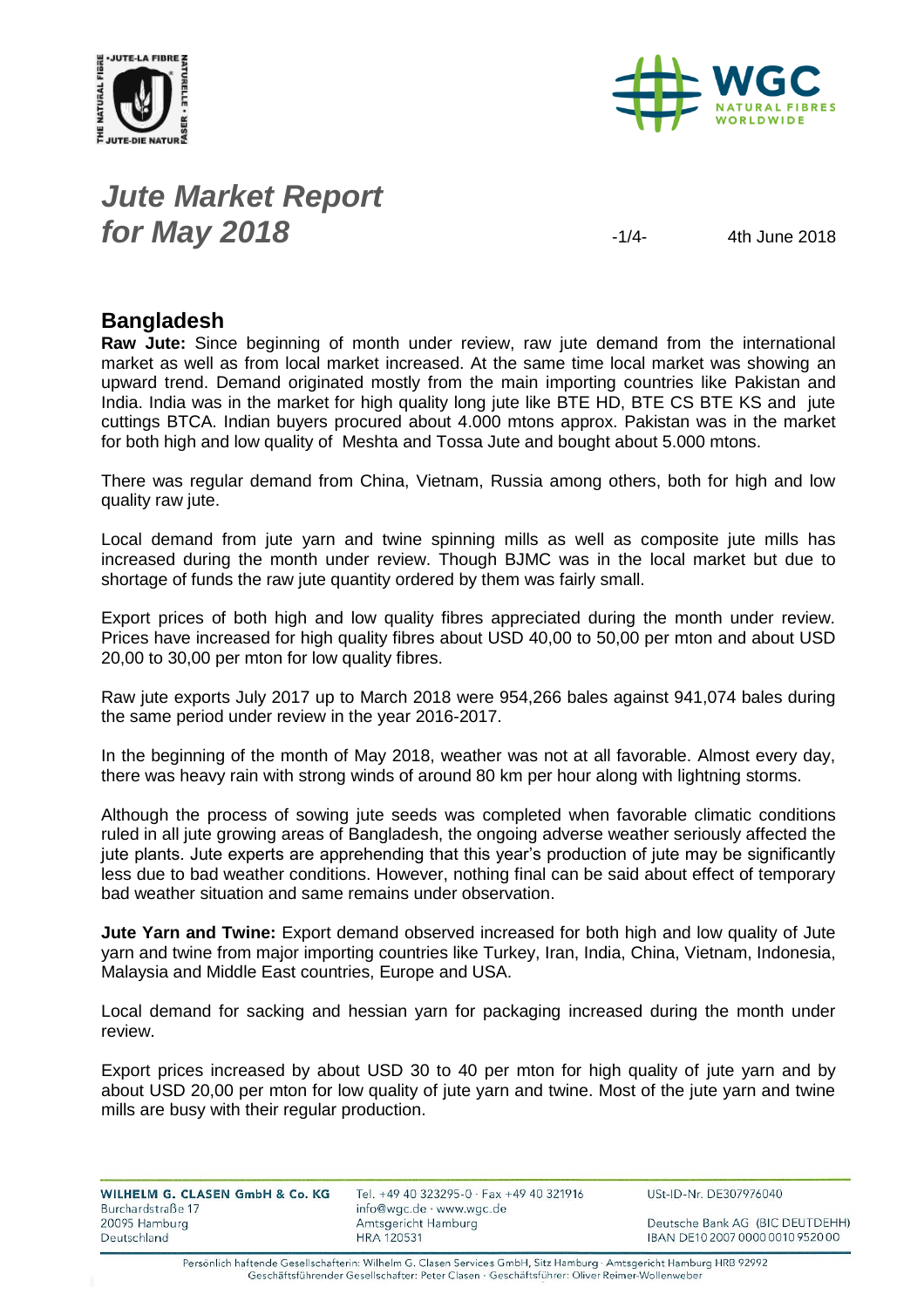



## *Jute Market Report* **for May 2018**  $-2/4$ - 4th June 2018

**Jute Goods:** Export demand for hessians and sackings increased a little during the month under review. Business was done with buyers from Africa, Europe, Australia, USA, Iran, China and Vietnam. India was also in the market for unstitched jute cloth. Local demand for sacking and hessian quality bags increased too.

Demand for Jute CBC from the regular importing countries in Europe, UK and Japan slightly increased compared with demand during previous months.

During the month under review export prices for sackings, hessians and CBC remained unchanged.

Private jute millers have sought waiver of source tax on export earnings in the upcoming national budget for 2018-19 fiscal year (FY).

They said earnings from this sector have declined significantly since the Indian government imposed anti-dumping duty on imports of jute goods from Bangladesh.

Besides, the demand for jute products from the Near/Middle East has shrunk significantly because of political unrest there, they added.

Under this circumstance, jute goods exporters are passing through a hard time, Bangladesh Jute Mills Association (BJMA) said in its budget proposal placed to the National Board of Revenue (NBR) recently, urging the government to withdraw the source tax on export earnings considering the present situation.

At present, 0.60 percent source tax is being deducted on jute goods exports earnings, according to the BJMA.

BJMA also said the government now realizes 3.0 percent income tax (IT) on cash subsidy which is irrational. It demanded withdrawal of tax on cash incentives.

#### **India**

**Raw Jute:** Monsoon has arrived in Kerala (South India) last week, 4 days earlier than predicted, and it is expected so in other parts of India too. Jute Balers Association (JBA) reduced quotations as follows: TD-4 IRs 4.275 and TD-5 IRs 3.875, each per 100 kg / quintal. Carry-forward from jute crop year 2017/2018 2.1 mio bales according to rough estimate. JCI operations reportedly slowed down.

Union textile minister Smriti Irani on Thursday said the quality of raw jute was a major challenge for the diversification of jute products and urged the industry to consider certified jute seeds to improve both productivity and quality.

| WILHELM G. CLASEN GmbH & Co. KG | Tel. +49 40 323295-0 · Fax +49 40 321916 | USt-ID-Nr. DE307976040           |  |  |
|---------------------------------|------------------------------------------|----------------------------------|--|--|
| Burchardstraße 17               | info@wgc.de · www.wgc.de                 |                                  |  |  |
| 20095 Hamburg                   | Amtsgericht Hamburg                      | Deutsche Bank AG (BIC DEUTDEHH)  |  |  |
| Deutschland                     | HRA 120531                               | IBAN DE10 2007 0000 0010 9520 00 |  |  |

Persönlich haftende Gesellschafterin: Wilhelm G. Clasen Services GmbH, Sitz Hamburg · Amtsgericht Hamburg HRB 92992 Geschäftsführender Gesellschafter: Peter Clasen · Geschäftsführer: Oliver Reimer-Wollenweber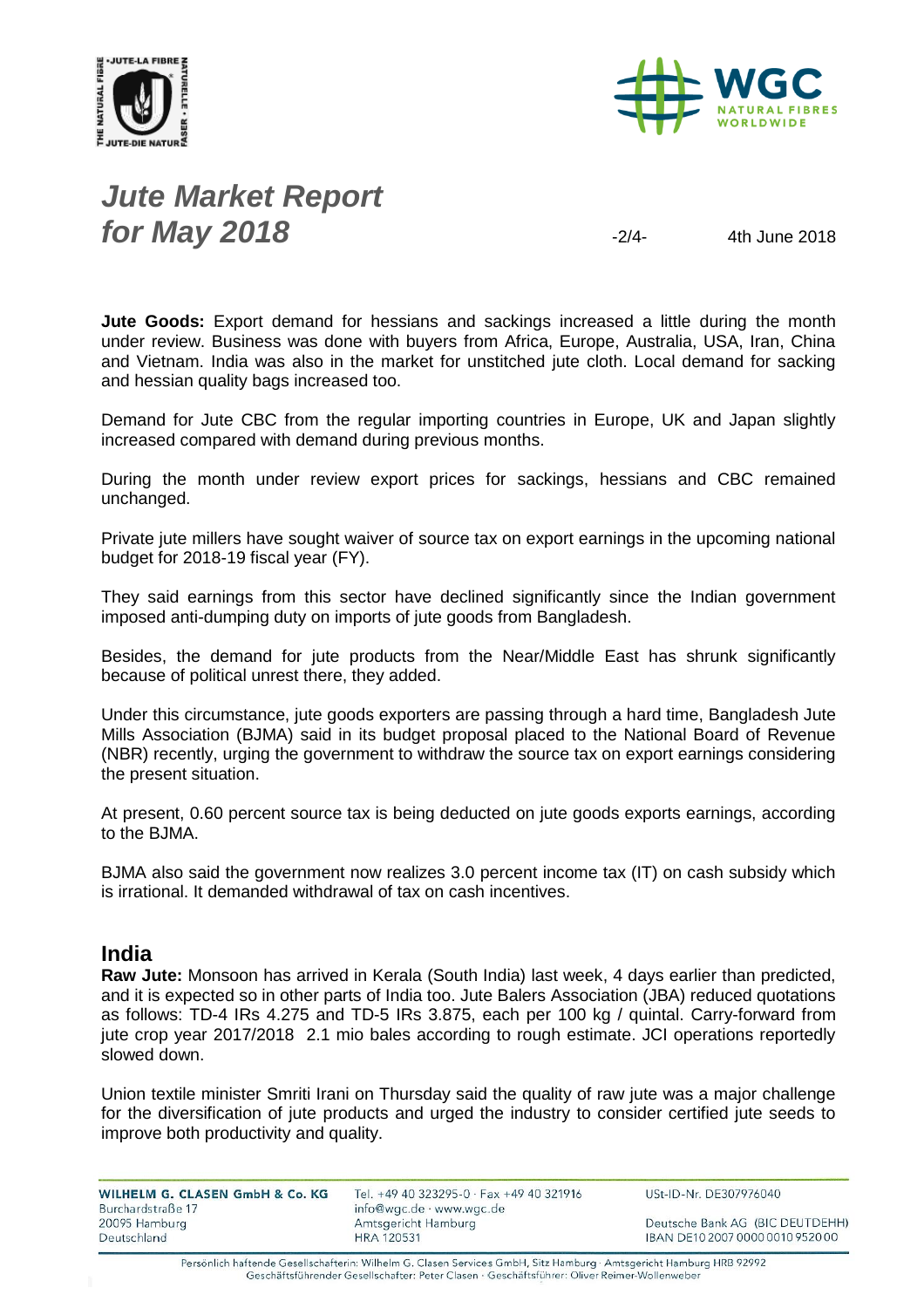



# *Jute Market Report* **for May 2018**  $-3/4$ - 4th June 2018

"Our immediate challenge is how to improve the quality of raw material. It is not fine enough for diversified jute goods," Irani said while addressing members of the MCCI on Thursday.

New Crop: It is estimated that sowings land area under jute cultivation will be 25 to 30 % lower than last year. Height of the standing plants now up to 90 cms. Weather reportedly very good with alternate sunshine and rainfalls. Impact of excess rains diminished. Low land area may be affected if there will be heavy rains and floods.

**Jute Goods:** Jute CBC demand still very dull. After initial covering of Hessians during early May 2018 with resulting market activities market has meantime become quiet again. Price marginally lower by about 1 percent. Selected jute mills price gap now higher by about 6 to 7 percent. Government ordered for B-Twill bags during May approx. 210.000 bales. Prices remained unchanged during the month under review. B-Twill bags produced by selected mills continue to demand a premium of about 10 percent. Government orders expected this month to be similar to these of May. However, uncertainty prevails.

An article which appeared in the Business Standard 25.05.18 may be of interest to the readers of this report and copy of said article "*JUTE INDUSTRY IN RS 28 BN LOSS AS OUTPUT STAGNATES"* is attached to this report (page 4).

Jute goods production of IJMA jute mills and jute mills reporting to IJMA during April 2018 amounted to 93.200 mtons of which 3.300 mtons were jute yarns/twines.

--ooooOOoooo—

Deutsche Bank AG (BIC DEUTDEHH) IBAN DE10 2007 0000 0010 9520 00